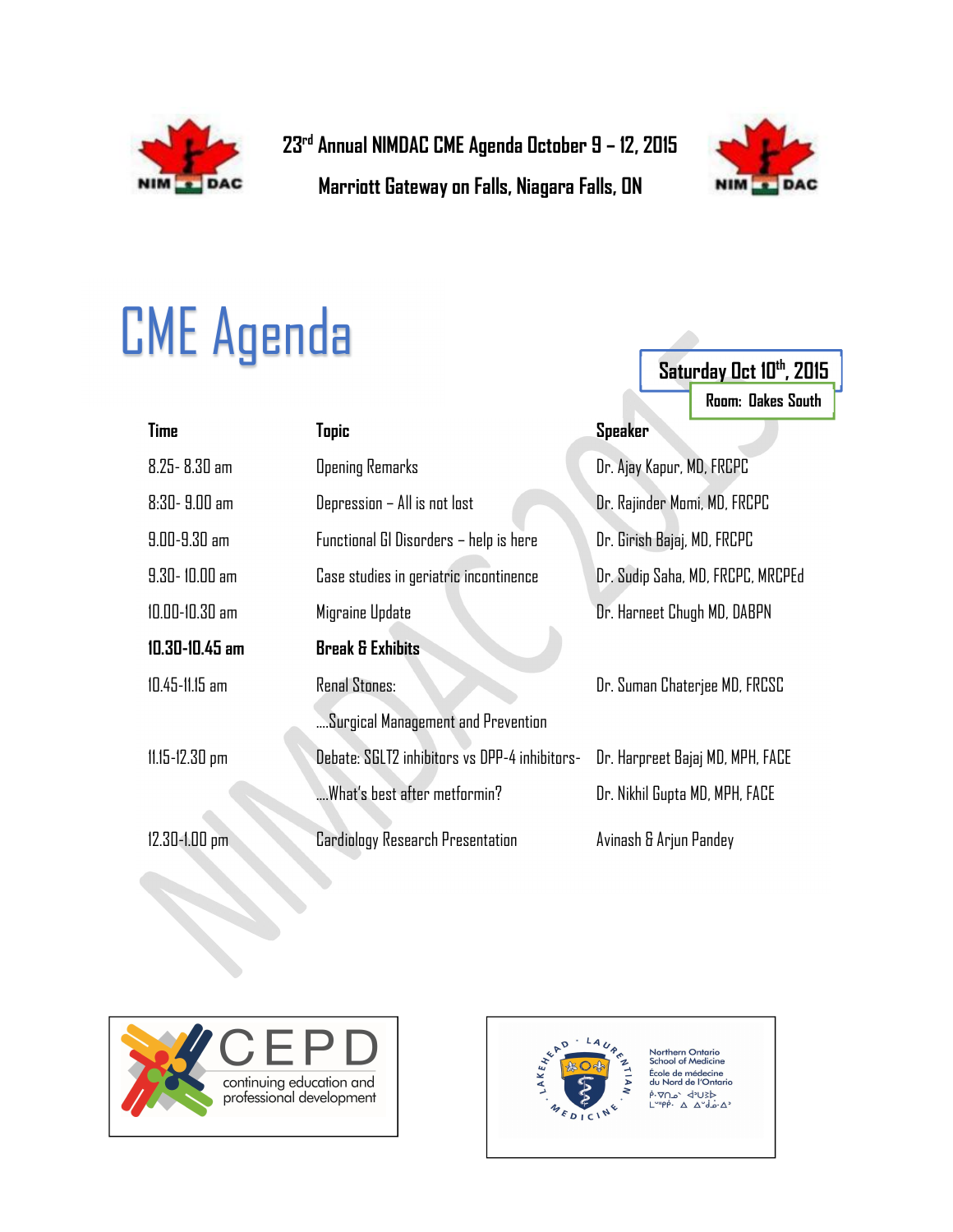

23rd Annual NIMDAC CME Agenda October 9 – 12, 2015

Marriott Gateway on Falls, Niagara Falls, ON



Sunday Oct 11<sup>th</sup>, 2015

## **CME Agenda continued....**

|                    |                                                                          |                                      | Room: Dakes South |
|--------------------|--------------------------------------------------------------------------|--------------------------------------|-------------------|
| <b>Time</b>        | <b>Topic</b>                                                             | Speaker                              |                   |
| $8.25 - 8.30$ am   | <b>Opening Remarks</b>                                                   | Dr. Harpreet Bajaj MD, MPH, FACE     |                   |
| $8:30 - 9.00$ am   | Alzheimer's disease: Current state and future Dr. Sanjeev Kumar MD FRCPC |                                      |                   |
|                    | directions                                                               |                                      |                   |
| $9.00 - 9.30$ am   | Breast Lump                                                              | Dr. Manoj Sayal MD                   |                   |
| $9.30 - 10.15$ am  | Hepatitis C treatment options - an update                                | Dr. Hemant Shah, MD, MScCH, HPTE     |                   |
| $10.15 - 10.45$ am | Approach to fever in infants                                             | Dr. Sanjeev Luthra, MD, FRCPC, FAAP  |                   |
| $10.45 - 11.00$ am | <b>Break &amp; Exhibits</b>                                              |                                      |                   |
| $11:00 - 11:30$ am | Obesity $-$ getting the basics right                                     | Dr. Nikhil Gupta MD, MPH, FACE       |                   |
| $11.30 - 12.00$ pm | Current management of Atrial Fibrillation                                | Dr. A Shekhar Pandey MD, FRCPC, CBNC |                   |
| 12:00-12.30 pm     | Medical Jeopardy                                                         | Dr. Ajay Kapur & Dr. Girish Bajaj    |                   |